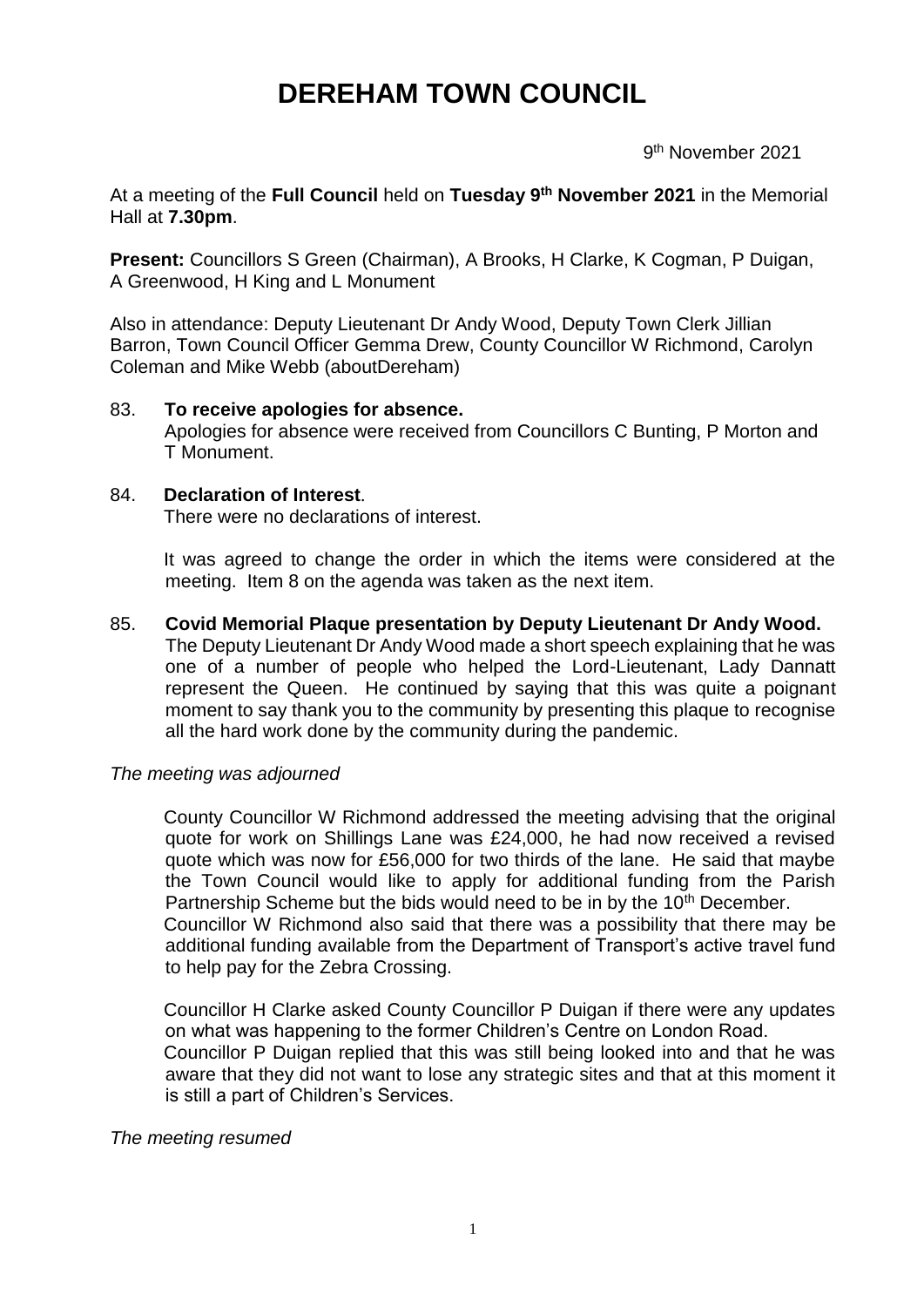# 86. **To receive announcements.**

The Mayor, Councillor S Green announced that he had attended the following events:

22<sup>nd</sup> October 2021 - The unveiling of the Wayfinding Signs  $7<sup>th</sup>$  November 2021 -The Justice Service at Norwich Cathedral

#### 87. To receive, confirm as correct and sign the minutes of the **Full Council meeting** held on **Tuesday 12th October 2021.**

Proposed by Councillor S Green, the minutes of the Full Council meeting Tuesday 12th October 2021 were agreed and signed.

#### 88. **Virtual Traffic Management meeting**

(a) To receive, confirm as correct and sign the minutes of the meeting held on **Tuesday 26th October 2021.**

Proposed by Councillor S Green, the minutes of the Virtual Traffic Management meeting Tuesday 26<sup>th</sup> October 2021 were agreed and signed.

(b) To receive a report from the Chairman, discuss any matters arising therefrom.

The following recommendation was agreed and approved by the Council:

## **To consider proposals for the Parish Partnership Scheme – 2022/23.**

The following proposals for the Parish Partnership Scheme – 2022/23 were agreed:

- Zebra Crossing on Quebec Road, near to the gate to Northgate High School - £72,000.
- A two-bay bus shelter on Norwich Road near the access to Union Drift £3250.

#### 89. **Virtual Social & Welfare Committee meeting**

(a) To receive, confirm as correct and sign the minutes of the meeting held on **Tuesday 26th October 2021.**

Proposed by Councillor H King, the minutes of the Virtual Social & Welfare Committee meeting Tuesday 26<sup>th</sup> October 2021 were agreed and signed.

(b) To receive a report from the Chairman, discuss any matters arising therefrom.

The following recommendations were agreed and approved by the Council:

## **Update on marking the Queen's Jubilee 2022.(Councillor H Clarke & A Greenwood)**

It was agreed that a steering group be formed and engage with Breckland Council, the steering group would comprise Councillors H Clarke, A Greenwood and H King. Councillor L Monument would also be on the steering group although she is not on the Social & Welfare Committee.